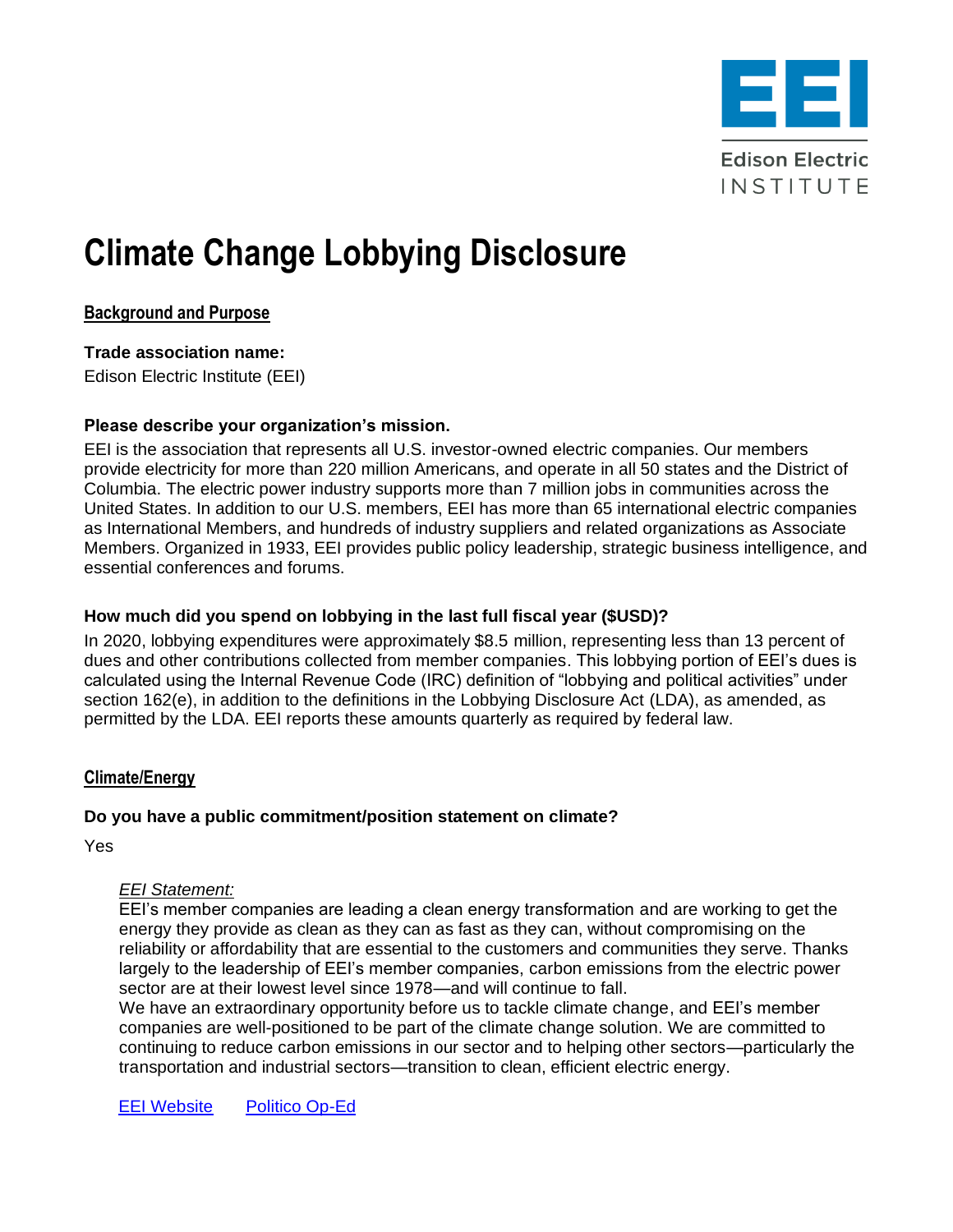**Does your public commitment/position statement address (directly or indirectly) the goals of the Paris Agreement of limiting average global warming to well below 2°C above preindustrial levels and pursuing efforts to limit the temperature increase to 1.5°C?**

Yes

#### *In response to the Biden Administration's Executive Orders on climate change and rejoining the Paris Agreement, EEI President Tom Kuhn has said:*

"EEI and our member companies—America's investor-owned electric companies—welcome the Biden administration's initial actions on climate change, including rejoining the Paris Agreement.

"Across our nation, EEI's member companies are leading the clean energy transformation and are committed to getting the energy they provide as clean as they can as fast as they can, without compromising the reliability and affordability that our customers and communities value.

"Today, 40 percent of the electricity that powers our homes and businesses comes from clean, carbon-free sources, including nuclear energy, hydropower, wind, and solar energy. Carbon emissions from the U.S. power sector are at their lowest level in more than 40 years—and will continue to fall.**<sup>1</sup>**

"As impressive as our progress has been, now is the time to accelerate our efforts with policies that help bring the benefits of clean, affordable, and reliable energy to all Americans.

"To that end, we:

- Support America rejoining the Paris Agreement. U.S. electric companies collectively have  $\blacksquare$ reduced their carbon emissions more than every nation in the world since 2010 and have achieved a 40-percent reduction from 2005 levels as of the end of 2020. That is a decade earlier than what was called for in the original U.S. commitment under the Paris Agreement. To achieve meaningful worldwide action on climate change, it is essential that we continue to engage in these global conversations and that we continue to build on the progress we already have made.
- $\mathbf{u}$  . Support the U.S. Environmental Protection Agency's regulation of methane emissions throughout the natural gas supply chain for new and existing sources. Natural gas continues to play a vital role in accelerating the use of renewables, and the switch from coal to natural gas has been the single most effective tool over the past decade for reducing carbon emissions. Strong and cost-effective federal regulations on methane emissions across the value chain are essential to ensuring the continued availability of natural gas as a 24/7 on-demand energy source.
- Support the creation of new rules for the transportation sector by establishing aggressive  $\blacksquare$ rules for light-, medium- and heavy-duty vehicles to drive electrification. By transitioning more of America's economy—particularly the transportation sector—to clean, efficient electric energy, these regulations can help significantly reduce vehicle emissions, which currently represent the largest source of carbon emissions in the U.S. economy.

"EEI's member companies are well-positioned to be part of the solution to climate change, and our ongoing leadership on clean energy is essential as we move toward a cleaner economy. We look forward to working with the Biden Administration, Congress, and other stakeholders to shape these

<sup>&</sup>lt;sup>1</sup> <u>Note</u>: Some of the data points quoted in EEI's January 2021 press release have been updated herein to reflect more recent data available as of yearend 2020. The current data points are publicly referenced in the linked Politico Op-Ed article.